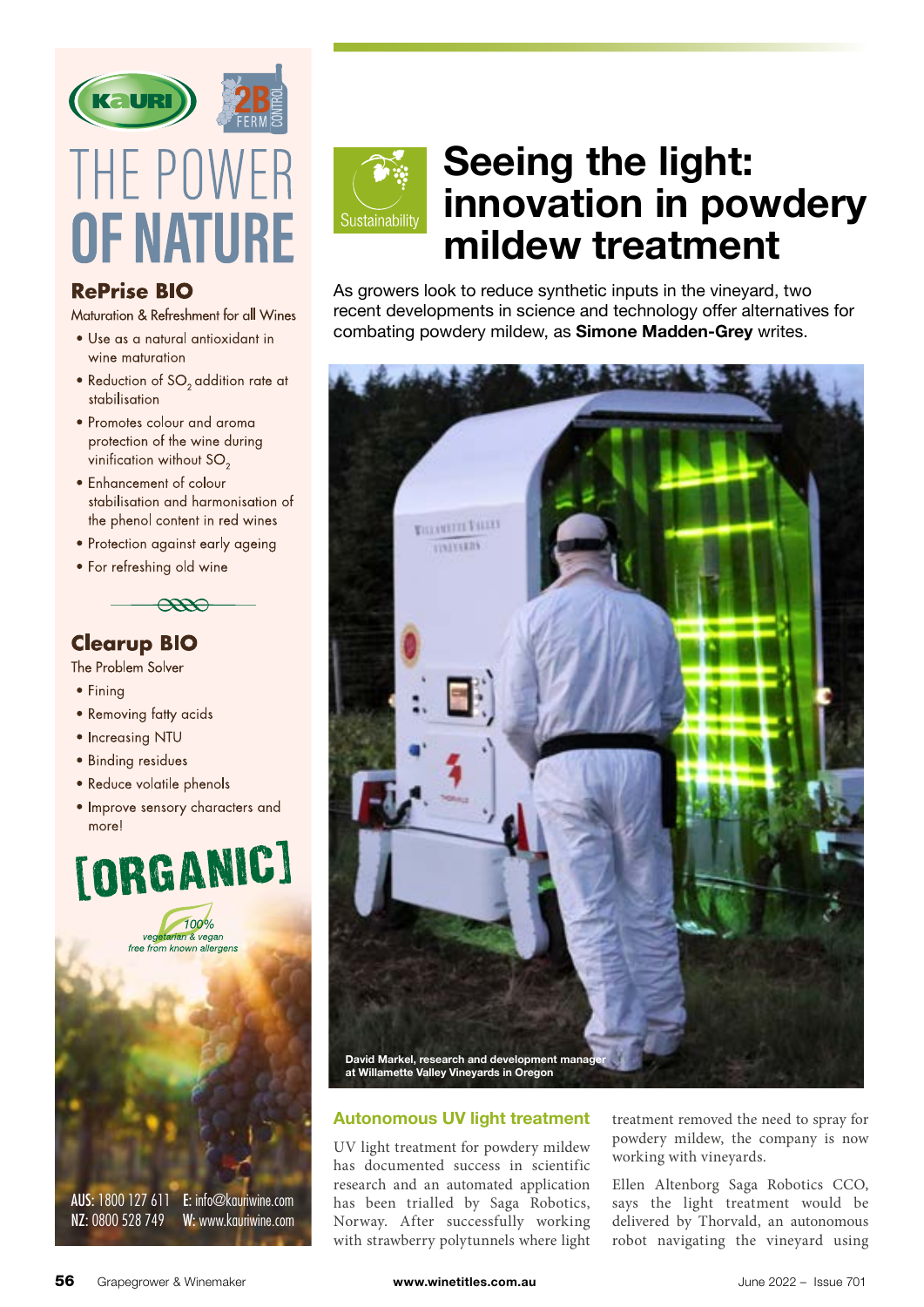GPS coordinates. To accommodate the often varied terrain of vineyards, Altenborg says that the first pass would be completed manually, mapping the vineyard using robot sensors. After that, she says it is expected Thorvald would navigate the site autonomously and it is through autonomous operation that UV light exposure is minimised. If a manual pass is necessary, safety gear is required for operator health and safety.

## Ultimately, Markel sees the autonomous delivery of UV light treatment for powdery mildew as an elegant solution and he is positive about the progress made to date.

The multi-functional Thorvald is modular in design like a Lego set where operators can assemble it as required. Altenborg says the height and width is adjustable depending on light housing dimensions, a 4- or 6-wheel option is available and the robot weight is positioned close to the ground for stability. Trials are scheduled to continue later this year.

The main challenge with autonomous robots in vineyards is stability across varying elevations and this is something David Markel, research and development manager at Willamette Valley Vineyards, has been working on. Speaking to me from his office in Oregon, Markel says he first came across the concept of germicidal UV light treatment when implementing the technology as part of the winery COVID-safe programme. Shortly afterwards, owner Jim Bernau asked Markel to actualise UV light treatment in the vineyard for powdery mildew. Researching this brought Markel into contact with Dr David Gadoury, Senior Research Associate, Cornell AgriTech, Dr Walt Mahaffee USDA/Oregon State University and Saga Robotics. As a result of these discussions, Willamette Valley Vineyards purchased a robot from Saga Robotics and Markel's background in computer programming and technology means he is able to maintain and adjust the robot as necessary.

Markel says he sees numerous opportunities for innovation and technology in the vineyard and he is happy to help bridge the technology-tofield gap. Highlighting that Thorvald has been built for a 5˚ gradient, Markel says that vineyard elevations and site specific conditions, such as muddy soil common in the wet climate of Oregon, mean additional refinement is required. Moving the robot to one of the flatter sites on the estate allowed Markel to manually map the vineyard, and now he says the robot runs well on that site.

In Oregon, this year's field trials will be run by Willamette Valley Vineyards under the guidance of Dr Walt Mahaffee with support from Saga Robotics. Markel says the focus will be on determining correct light dosage, creating software for data capture and defining the criteria for data capture, in addition to the practicalities of running the Thorvald robot across different elevations.

 Ultimately, Markel sees the autonomous delivery of UV light treatment for powdery mildew as an elegant solution and he is positive about the progress made to date, saying he hopes the technology will be field ready within 3-5 years.

#### **Cross-breeding mildew resistance**

Closer to home, the CSIRO has developed grape varieties with resistance to powdery and downy mildew through a cross breeding programme. Vines with specific resistance conferring genes are crossed with *Vitis vinifera* to achieve this.

In the late-twentieth century a crossing by French breeder Alain Bouquet, of the American vine *Vitis rotundifolia* with *V. vinifera* resulted in the identification of a group of genes that conferred powdery and downy mildew resistance. That dominant group of genes, or locus, was named *Run1/Rpv1*, with powdery mildew resistance conferred by *Run1* and downy mildew resistance conferred by *Rpv1*.

For the CSIRO project, a team lead by Dr Ian Dry began by breeding first generation vines with the *Run1/Rpv1* locus before moving on to improving durability by addressing possible pathogen mutation in the field. A mutation could cause resistance mechanism failure, thereby





#### **NEW DEVELOPMENTS OCLOC MADE IN AUSTRALIA**

- **• Complete trellis systems**
- **• Posts**
- **• Strainers & End assemblies**

#### **ADVANTAGES**

- **• Stackable packs of 200, reducing transport costs and carbon footprint**
- **• Quick layout and installation**
- **• Fast and secure wire installation**
- **• Coined wire holes to protect wires**
- **• Simple strainers easy to secure**
- **• Galfan coated High Tensile steel for strength and durability**

*"We have had Ocloc posts in for many years, over this time we have spent 'Zero \$'s' on maintenance together with a much cleaner pick increasing yield and returns per ha."*

 **- Zarella Vineyards, McLaren Vale** 

**products are supplied 100% carbon offset**

Nigel Catt 0418 832 967 nigel@ocloc.com.au **www.ocloc.com.au**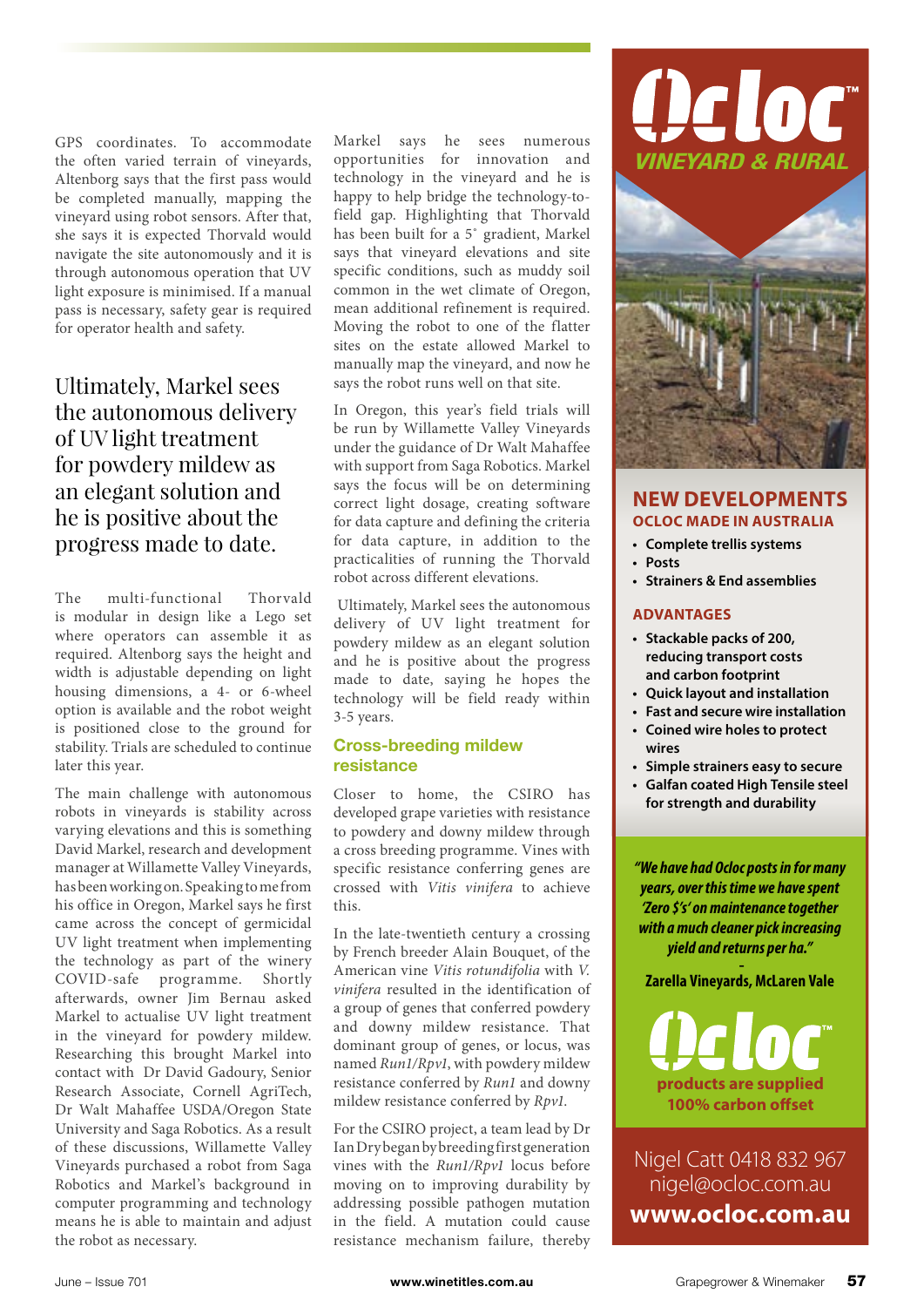

# *Fans for life*

It's the technology, engineering and grower-centric support that makes an Australian Frost Fan outstanding in its field.

- **• FrostBoss®** composite fan blades provide excellent coverage, fuel efficiency and low noise
- **• FrostSmart®** provides real time monitoring for peace of mind
- Dedicated, passionate team - **it's all we do**



**Ian Mason Call us now** 1800 797 629 or +61 448 111 384 **E** info@aussiefrostfans.com.au or visit **aussiefrostfans.com.au**



rendering the grape susceptible to infection. Durability could be increased by combining first generation plants with mildew resistance genes from another source. Fortunately at that time a team of researchers at the USDA had just identified a new powdery mildew resistance mechanism in a Chinese grape variety, *Vitis romanetii*. This provided the additional genetic material the CSIRO team was looking for.

Cross-breeding is a tool that allows researchers to isolate a desirable trait in a particular variety, and through successive crossings retain that trait while breeding out negative traits that might,

for example contribute to poor quality wine. The process works by crossing an elite grape variety with a grape species possessing the desired genetic trait, such as powdery mildew resistance. Each time a crossing occurs the percentage of elite grape variety genetic material in the newly created variety increases, the desired genetic trait from the nonelite variety remains, and negative traits from the non-elite variety decrease. For example, what may begin as a 50/50 representation of *V. vinifera* and *V. romanetii* will, after successive crosses, result in a variety with 97% *V. vinifera* and 3% *V. romanetii*. Contained within

FRF1095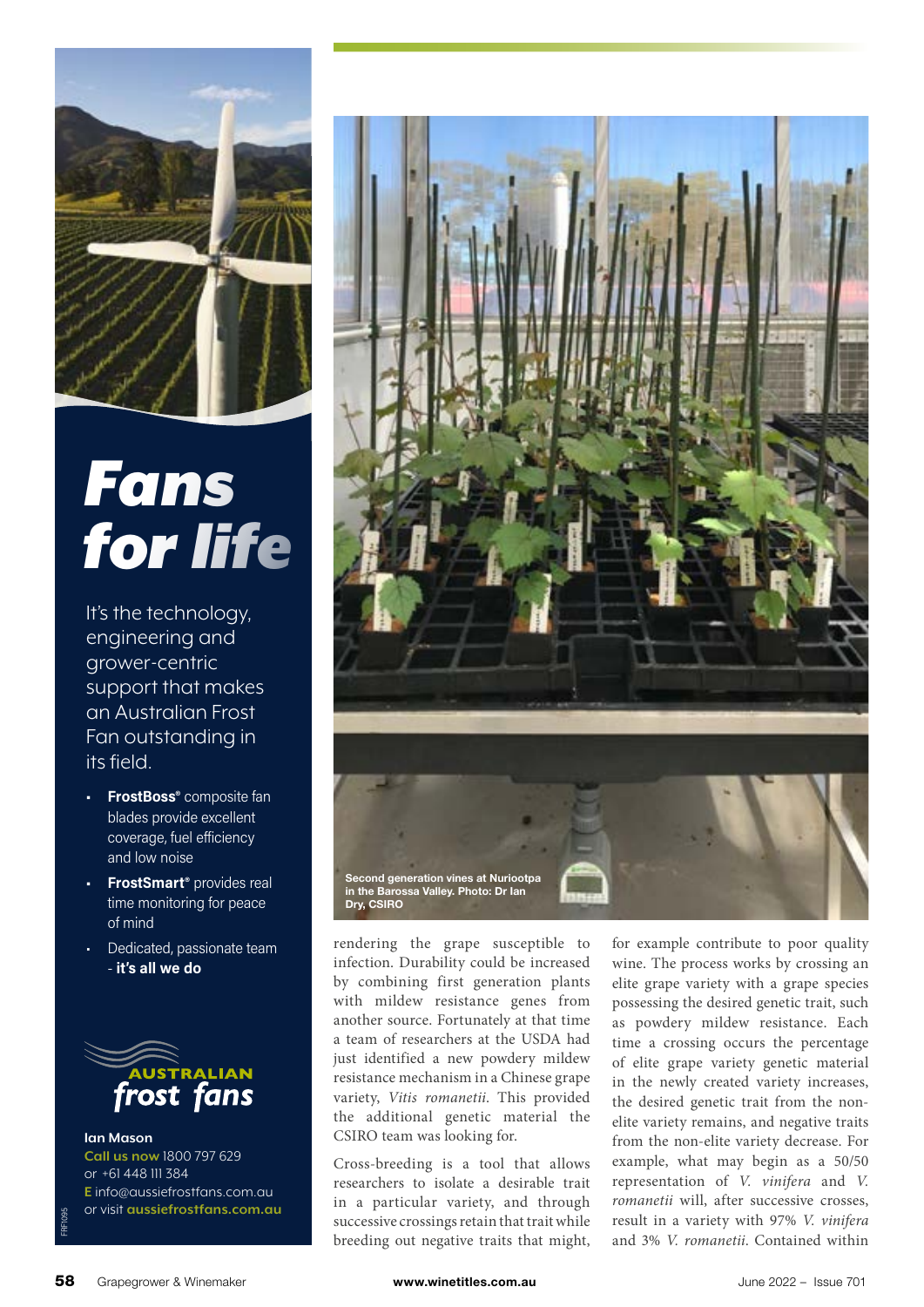the 3% of *V. romanetti* is the desired gene for mildew resistance, known in this example as *Ren4*.

Two things make the discovery of *V. romanetii* exciting. The *Ren4* gene shows very strong resistance to powdery mildew and the resistance mechanism in *Ren4* is different to the powdery mildew resistance mechanism (*Run1*) in the *Run1/Rpv1* locus. To demonstrate this, the CSIRO team attempted to break the *Ren4* mechanism using a powdery mildew isolate already known to break *Run1*. The *Ren4* gene withstood the test, proving its resistance and confirming the difference in resistance mechanism.

As research progressed the CSIRO team also discovered that plants with the *Ren4* gene also had resistance to downy mildew. The two separate resistance genes were identified and named; *Ren4* for powdery mildew resistance and *Rpv16* for the downy mildew resistance locus. CSIRO then decided to use *V. romanetii* to breed second generation plants that would possess all four resistance genes, two each for powdery and downy mildew, as a result of combining *Ren4* and *Rpv16* from *V. romanetii* with the *Run1/Rpv1* locus in the first generation plants.

At present Dr Dry says the strongest performers from the first generation

*Run1/Rpv1* plants have been used as breeding parents to produce the second generation varieties. DNA marker assisted selection has identified those second generation progeny with all four resistance genes. The plan is to have more than 600 second generation progeny in the ground at Nurioopta by the end of 2022, including a range of crossings using a broader selection of premium varieties.

#### **BlackBird robotic system**

Phenotyping, or the identification and quantification of specific genetic traits in grapevine leaves, is a laborious process. It is however, at the very foundation of powdery mildew research. The technique requires punching 1cm holes in grapevine leaves, examining the discs under the microscope and counting millions of fungal spores, hyphae and so forth. The BlackBird robotic system has transformed this extremely time consuming process to vastly reduce the number of hours spent at the microscope.

Developed at Cornell University, BlackBird uses automation and machine learning to rapidly complete phenotyping and, as Lance Cadle-Davidson explains to me, the accuracy demonstrated by BlackBird surpasses that of human work. Cadle-Davidson is a Research Plant



**Second generation plants. Photo: Dr Ian Dry, CSIRO**





## cloc A + SPINE HOLES **REPLACEMENTS OCLOC MADE IN AUSTRALIA**

#### **ADVANTAGES:**

- **• Significant savings compared to traditional post replacement**
- **• Time and motion savings, single pass (200 stackable Ocloc's per pack vs 60 woods)**
- **• Installed and attached next to existing broken wooden post**
- **• No wire or post removal**
- **• Substantial ecological and cost advantages**
- **• Galfan coated High Tensile steel for strength and durability**

*"We have been using Oclocs for post renewal over the last 7 years they have reduced our post maintenance costs and broken post piles significantly."* 

**- Matt Ward, Randall Group** 



Nigel Catt 0418 832 967 nigel@ocloc.com.au **www.ocloc.com.au**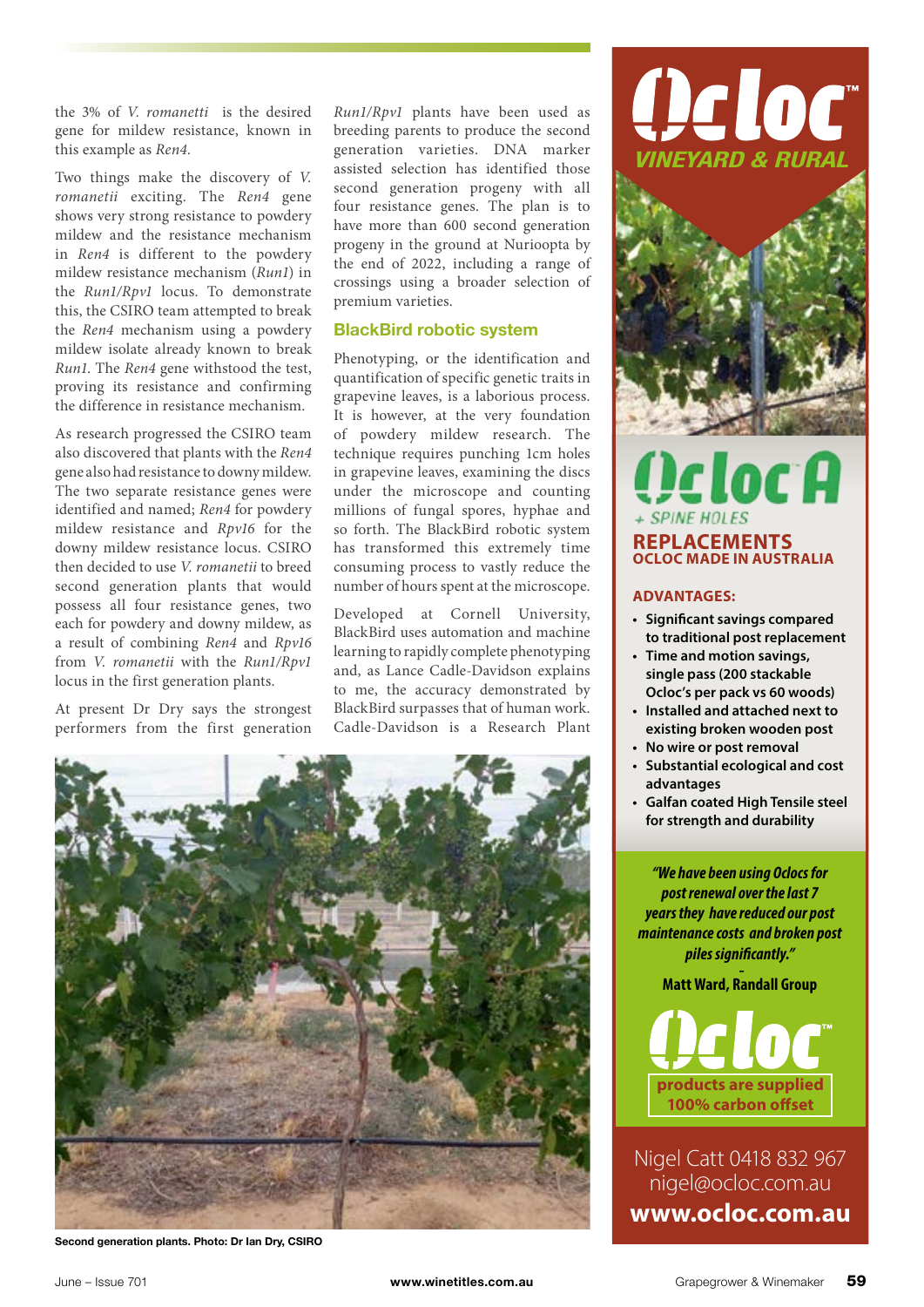Pathologist at the USDA Grape Genetics Research Unit and Adjunct Professor at Cornell AgriTech. In addition to his work with BlackBird, he was also one of the authors on the paper identifying mildew resistance in *V. romanetii*.

The process works by crossing an elite grape variety with a grape species possessing the desired genetic trait, such as powdery mildew resistance.

Cadle-Davidson said they realised AI could be used for phenotyping in order to produce quantification at very high automated throughput. BlackBird works by loading the 1cm leaf discs into the robot before high resolution microscopic images are collected and analysed. The system is capable of analysing 350 samples in approximately 2 hours, which Cadle-Davidson estimates to be 60-fold faster than manual work.

The machine learning was built offsite by an expert in computer vision who created a process whereby the leaf disc image was divided into 800 subimages. The machine then identified the presence of powdery mildew spores, recording a Y/N response. The databank for the machine was created by experts who reviewed more than 16,000 subimages. Results surpassed expectations with BlackBird demonstrating a far higher degree of accuracy than humans at detecting powdery mildew. Cadle-Davidson describes this as revolutionary for his area of research.

Future plans include building a new version of BlackBird with the capability to quantify the different biochemistries in one grapevine when compared with another. The aim is to investigate the host response to the mildew pathogen and the biochemistry of the host. While the pandemic has delayed a wider rollout beyond the Cornell laboratory, this year will see the BlackBird robotic system being delivered first to USDA scientists across the USA and by the end of 2022, to scientists globally as requested.

As the movement for reducing chemical use in food and wine production gathers momentum, it will be science, technology and innovation that will offer alternative practices to help secure industry longevity.

*Simone Madden-Grey is a writer based in Melbourne, Australia writing about the people, places and stories she has discovered on her travels. Her portfolio can be found at happywinewoman. com including articles on climate and sustainability in the wine industry and travel covering the wine, regions and gourmet destinations of Australia and her home country, New Zealand.* 

#### **References**

A single dominant locus, ren4, confers rapid non-race-specific resistance to grapevine powdery mildew. David W Ramming, Franka Gabler, Joe Smilanick, Molly Cadle-Davidson, Paola Barba, Siraprapa Mahanil, Lance Cadle-